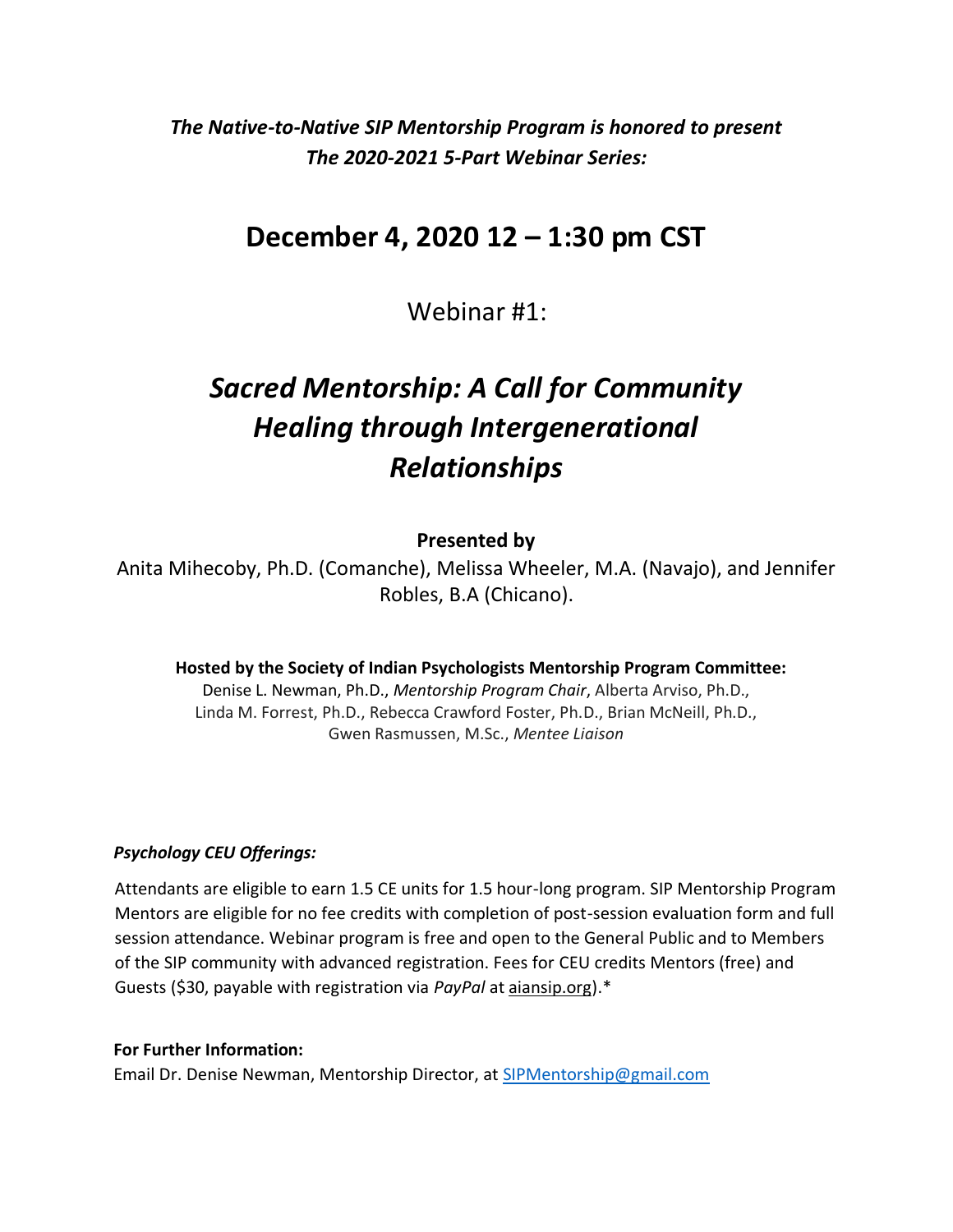## *Webinar Program Abstract:*

*Sacred Mentorship* is a philosophical framework fostering Native American cultural values that informed the development of a national community based virtual mentorship program for Native American psychology students and early career professionals (ECP's). The main goal of the program wasto strengthen intergenerational mentorship within the Native American psychology community as a method for strengthening Native professional identities. The presenters will provide a cultural context for understanding the specific needs of mentorship within the Native psychology student and early career community. Qualitative and quantitative data collected from the first two years of the program will be reviewed to exemplify specific needs and challenges students and mentors may face during the mentorship experience. Participants will be asked to share their experiences as students, mentees, and mentors as a means of developing a community discourse that may shed light on the academic and interprofessional difficulties we can work on together to resolve barriers within the community as well as confront institutional barriers to healthy develop as Native psychology professionals. Sacred Mentorship will be discussed as a set of values based on 7-generation teachings and values applicable to all who want to take part in creating safe learning spaces where students can thrive. Recommendations for community healing within the Native psychology community will include a focus on strengthening intergenerational relationships.

# *Learning Objectives:*

.

The participant in this webinar will be able to:

- 1. Describe the significance of the Native-to-Native mentorship model.
- 2. Apply a *trauma-informed* approach in your mentorship.
- 3. Identify actions to take for promoting intergenerational healing among Native American mentorship pairs.
- 4. Practice culturally competent mentoring for Native Americans.

*Full Disclosure Statement:* The presenters and organizers do not individually gain financially by the sale of any product or publication as a result of this workshop excepting where applicable, fees to cover the costs of CEU certification support the Society of Indian Psychologists. No external source funds the research presented in this workshop.

\*Participants must attend the entire workshop via *Zoom* with their video capabilities turned on to be eligible for CE credits. The Mentorship Committee will email the forms to all those participants eligible for CEU credits (attended and paid, if applicable) as soon as the CEU workshop concludes. The SIP CEU coordinator, Joanna Shadlow, Ph.D. [\(Joanna-shadlow@tulsa.edu\)](mailto:Joanna-shadlow@tulsa.edu) will send out CEU certificate to each participant once she receives 1) confirmation of attendance, 2) confirmation of payment (if applicable), and 3) participant returns a completed evaluation form.